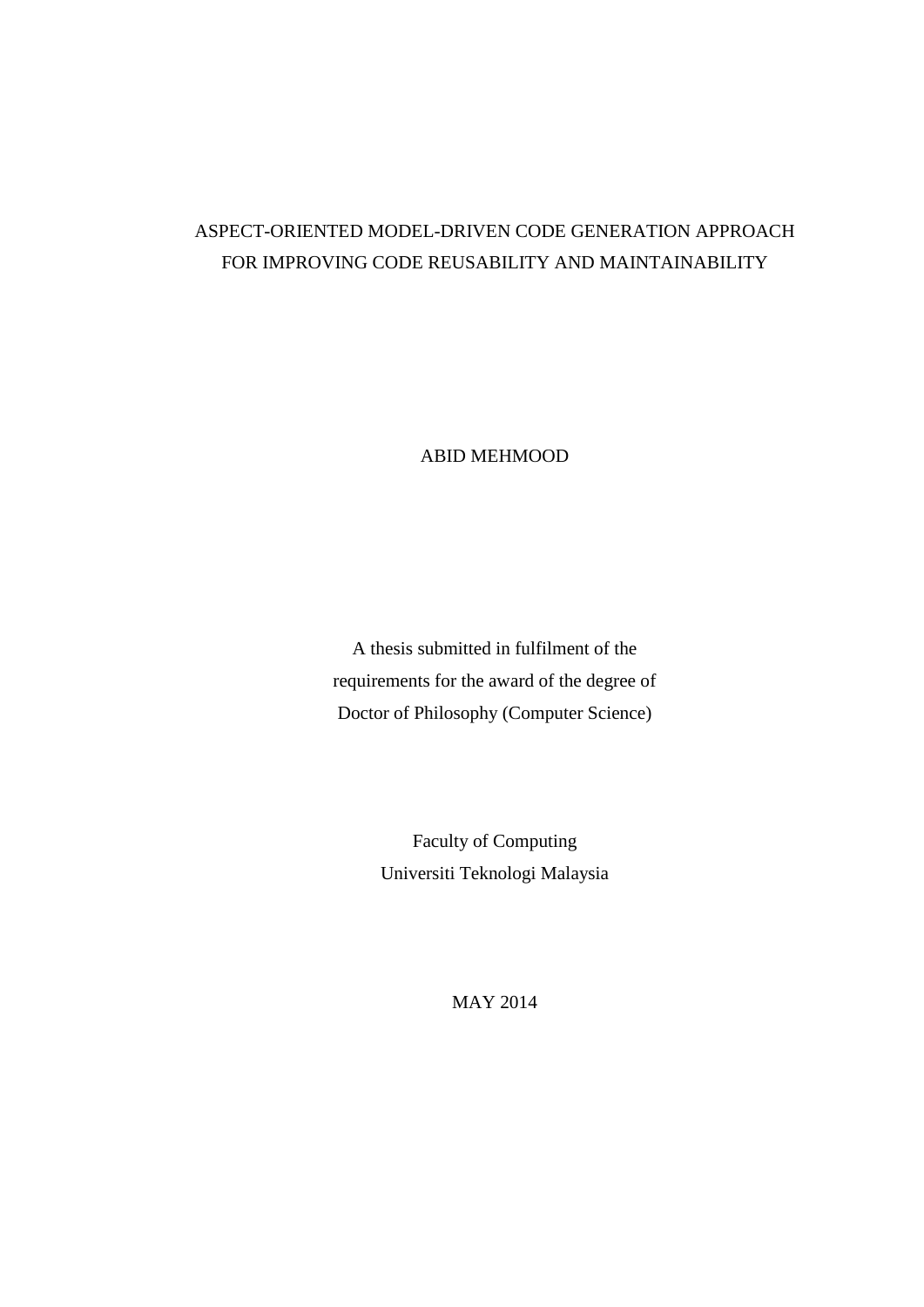I declare that this thesis entitled "*Aspect-Oriented Model-Driven Code Generation Approach for Improving Code Reusability and Maintainability*" is the result of my own research except as cited in the references. The thesis has not been accepted for any degree and is not concurrently submitted in candidature of any other degree.

 $Alm$ 

| Signature | $\sim 100$ |                     |
|-----------|------------|---------------------|
| Name      |            | <b>ABID MEHMOOD</b> |
| Date      |            | 15/05/2014          |
|           |            |                     |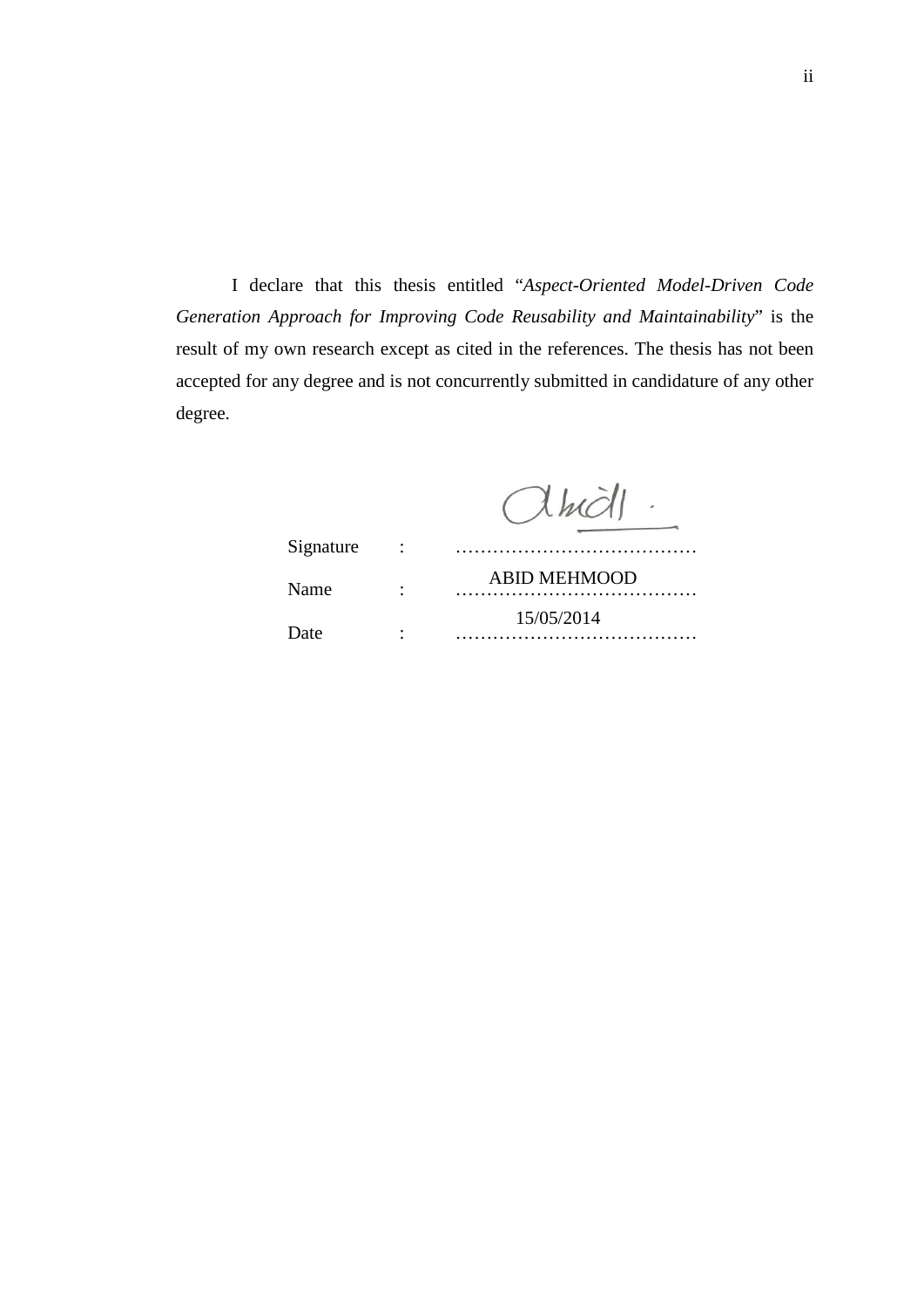To my beloved parents, wife Irum, and our children Shuja and Rameen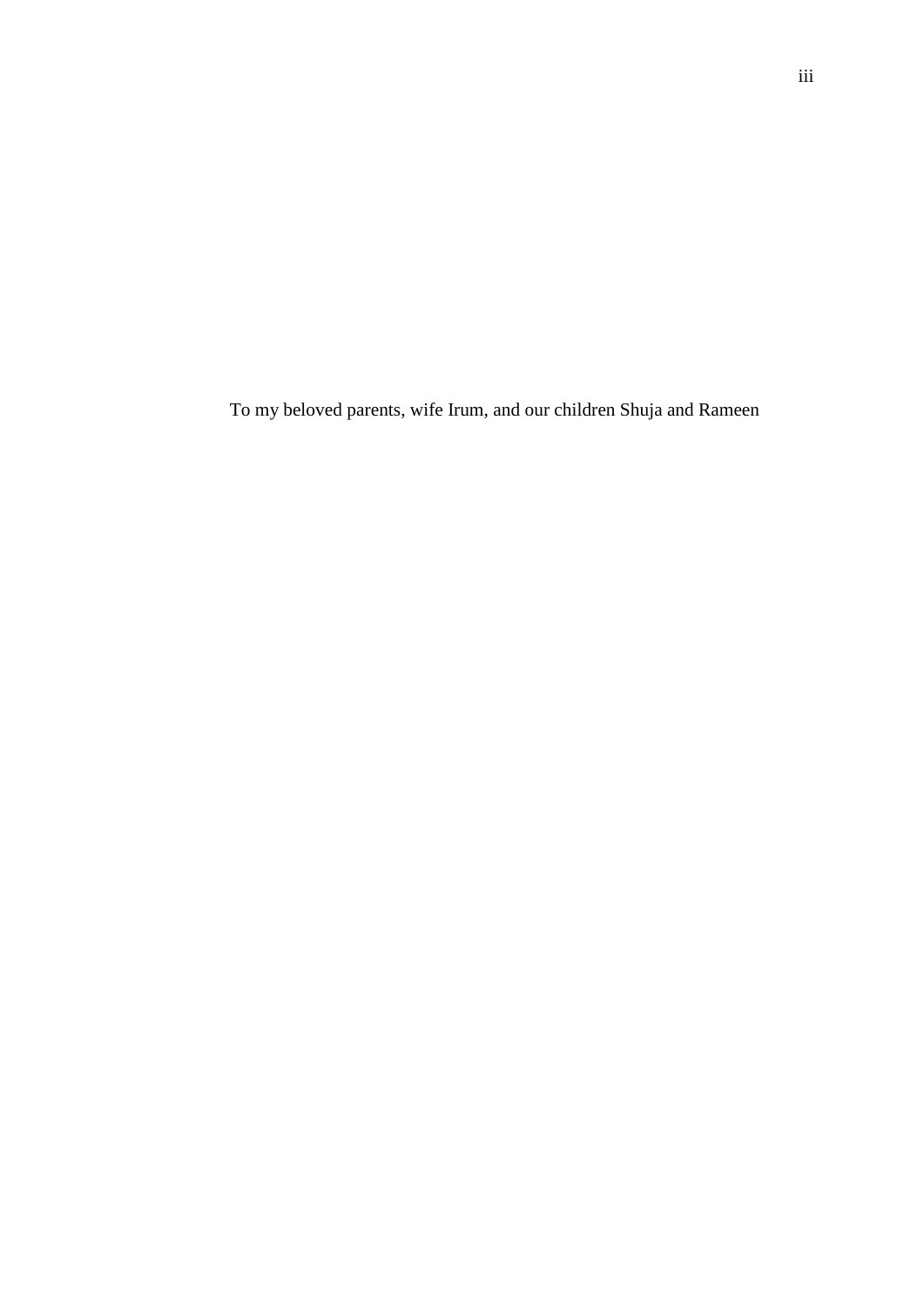### **ACKNOWLEDGEMENT**

First, I am grateful to Almighty Allah (swt) for always being the source of strength, well-being, and gratification for me throughout my life and particularly through the period of this research work.

I am thankful to Dr. Dayang Jawawi, my supervisor, for her vibrant and invaluable guidance. Dr. Jawawi has continuously supported me during this research, reviewing my work, providing clear advice, and entertaining numerous questions with kind gestures.

I am highly obliged to my parents, brothers and sisters for their encouragement, endless support and compassionate prayers. Their prayers have always been a source of inspiration and encouragement for me. Here, I also acknowledge the support of my dear friend and brother, Shabir Ahmed, who has helped me along in ways he may not even know.

I owe a great debt of gratitude to my wife, Irum, for her love, huge patience, support and motivation. This work would not have been accomplished without her help and support indeed. Besides her, I also express much appreciation to our children Shuja and Rameen, for helping me get through the hard times, and understanding at the moments I was not with them.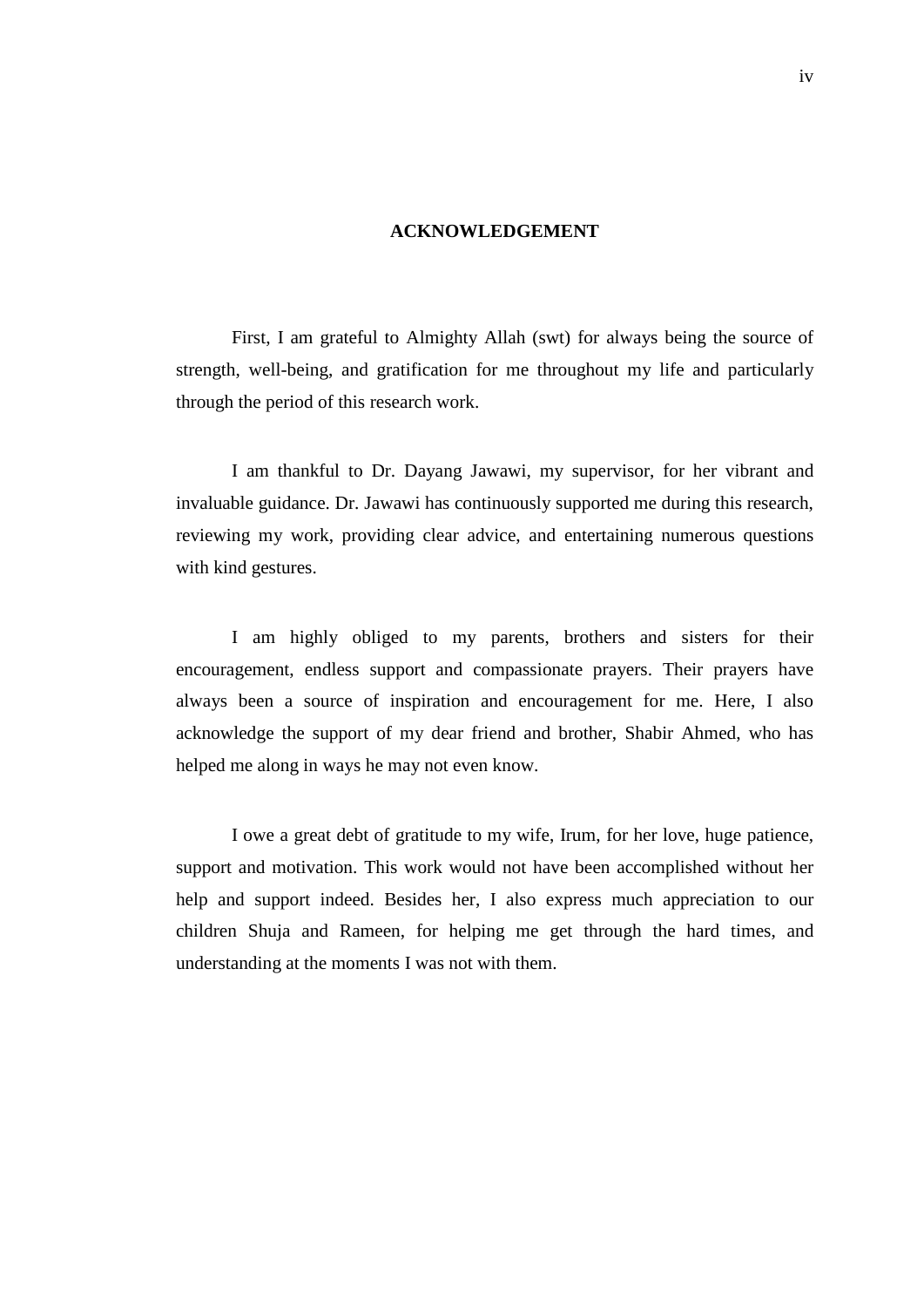#### **ABSTRACT**

Software development teams always need methods that can help in producing high-quality software with reduced development effort and delivery time. Model-Driven Engineering (MDE) as well as Aspect-Oriented Software Development (AOSD) techniques help in reducing the delivery time, and also positively contribute to quality of the produced software. Through the use of AOSD techniques in combination with MDE, an integration of excellent abstraction mechanisms of MDE and capabilities of AOSD with regards to modularity and composition of concerns can be perceived, which is expected to enhance the positive effects of both techniques. To this end, different integration approaches have appeared in literature, but aspect-oriented code generation has advantages over the other approaches. Consequently, a number of aspect-oriented code generation approaches have been offered, but all such approaches lack several features mandatory to materialize a workable integration of aspect technologies in the context of MDE. To address these issues, this research was conducted to present an approach for aspect-oriented modeldriven code generation, which focuses on elaborating the conceptual relationship between design models and the implementation code, and exploits the same to obtain aspect-oriented code that is more reusable and maintainable. The key outcomes of this research are the elaboration of the conceptual mappings between elements of visual design and constructs of the code, mapping of the visual models to implementation-specific text-based models, and a technique for generation of aspectoriented code. The applicability of the proposed approach is shown by the use of case studies, whereas the quality of the approach is measured using reusability and maintainability metrics. A comparison of the proposed approach with existing approaches substantiates its efficacy in terms of reusability and maintainability of code, showing an outperformance of other approaches by the proposed approach against 78% of the employed quality metrics.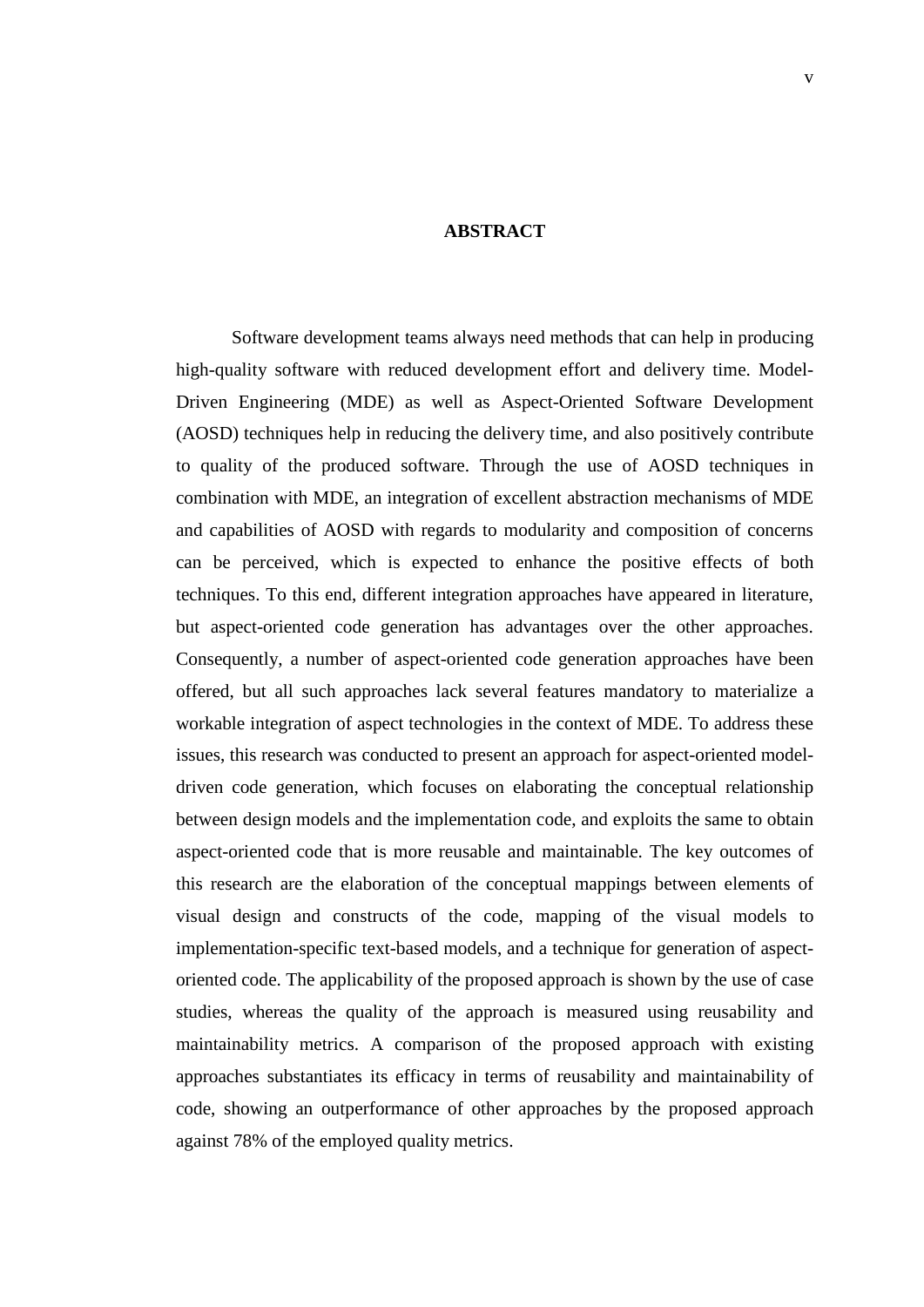#### **ABSTRAK**

Pasukan pembangunan perisian sentiasa memerlukan kaedah yang boleh membantu dalam menghasilkan perisian yang berkualiti tinggi dengan mengurangkan usaha pembangunan dan masa penghantaran. Kejuruteraan berpandukan model (MDE) dan teknik Pembangunan Perisian Berorientasikan Aspek (AOSD) membantu dalam mengurangkan masa penghantaran dan juga menyumbangkan kepada kualiti perisian yang dihasilkan. Dengan penggunaan teknik-teknik AOSD yang digabungkan dengan MDE, gabungan ini dijangka boleh memperbaiki kesan positif kedua-dua teknik dengan integrasi mekanisma pengabstrakan MDE yang baik dan kemampuan AOSD dari segi kemodularan dan komposisi yang boleh diamati. Untuk ini, pendekatan-pendekatan integrasi yang berbeza telah muncul di dalam literatur, tetapi penjanaan kod berorientasikan aspek mempunyai banyak kelebihan berbanding pendekatan yang lain. Walaupun, pelbagai pendekatan penjanaan kod berorientasikan aspek telah ditawarkan, tetapi kesemua pendekatan tersebut kurang dari segi ciri-ciri mandatori untuk membolehkan integrasi teknologi aspek di dalam konteks MDE dilaksanakan. Bagi menyelesaikan kekurangan ini, kajian ini telah dijalankan untuk menunjukkan satu pendekatan penjanaan kod berorientasikan aspek dan berpandukan model, di mana ia fokus kepada penghuraian hubungan konseptual di antara reka bentuk model dan pelaksanaan kod, dan mengolah kedua-duanya untuk mencapai kod berorientasikan aspek yang mempunyai kadar kebolehgunaan semula dan kebolehselenggaraan yang lebih. Penghasilan utama kajian ini adalah penghuraian pemetaan elemen-elemen reka bentuk visual dan pembinaan kod, pemetaan model visual untuk model berasaskan teks dan perlaksanaan-spesifik dan teknik untuk penjanaan kod berorientasikan aspek. Kebolehgunaan pendekatan yang dicadangkan ini telah ditunjukkan melalui kajian kes, manakala kualiti pendekatan diukur menggunakan metrik kebolehgunaan semula dan kebolehsenggaraan. Perbandingan di antara pendekatan yang dicadangkan dengan pendekatan-pendekatan sedia ada berkaitan keberkesanannya dari segi kebolehgunaan semula dan kebolehsenggaraan kod, menunjukkan pendekatan yang dicadangkan mengatasi pendekatan-pendekatan lain sebanyak 78% dengan menggunakan metrik pengukuran kualiti.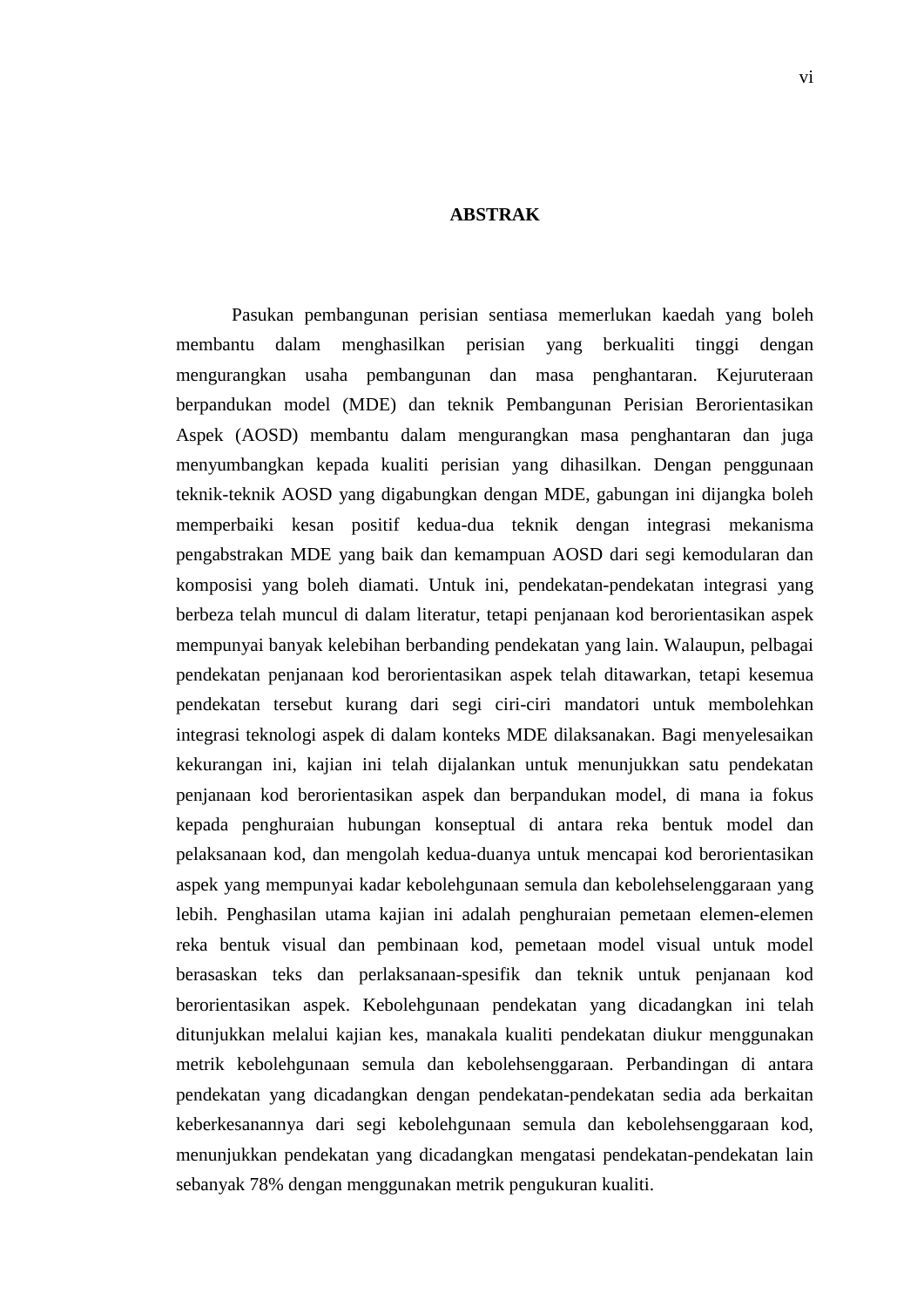## **TABLE OF CONTENTS**

| <b>CHAPTER</b> | TITLE                        | <b>PAGE</b>   |
|----------------|------------------------------|---------------|
|                | <b>DECLARATION</b>           | $\mathbf{ii}$ |
|                | <b>DEDICATION</b>            | iii           |
|                | <b>ACKNOLEDGEMENT</b>        | iv            |
|                | <b>ABSTRACT</b>              | $\mathbf V$   |
|                | <b>ABSTRAK</b>               | vi            |
|                | <b>TABLE OF CONTENTS</b>     | vii           |
|                | <b>LIST OF TABLES</b>        | xvii          |
|                | <b>LIST OF FIGURES</b>       | XX            |
|                | <b>LIST OF ABBREVIATIONS</b> | xxiv          |
|                | <b>LIST OF APPENDICES</b>    | xxvi          |
| $\mathbf{1}$   | <b>INTRODUCTION</b>          | $\mathbf{1}$  |
|                | 1.1 Overview                 | $\mathbf{1}$  |
|                | 1.2 Research background      | 3             |
|                | 1.3 Motivation               | 9             |
|                | 1.4 Problem statement        | 11            |
|                | 1.5 Research objectives      | 13            |
|                | 1.6 Research scope           | 14            |
|                | 1.7 Thesis outline           | 14            |
| $\overline{2}$ | <b>LITERATURE REVIEW</b>     | 16            |
|                | 2.1 Introduction             | 16            |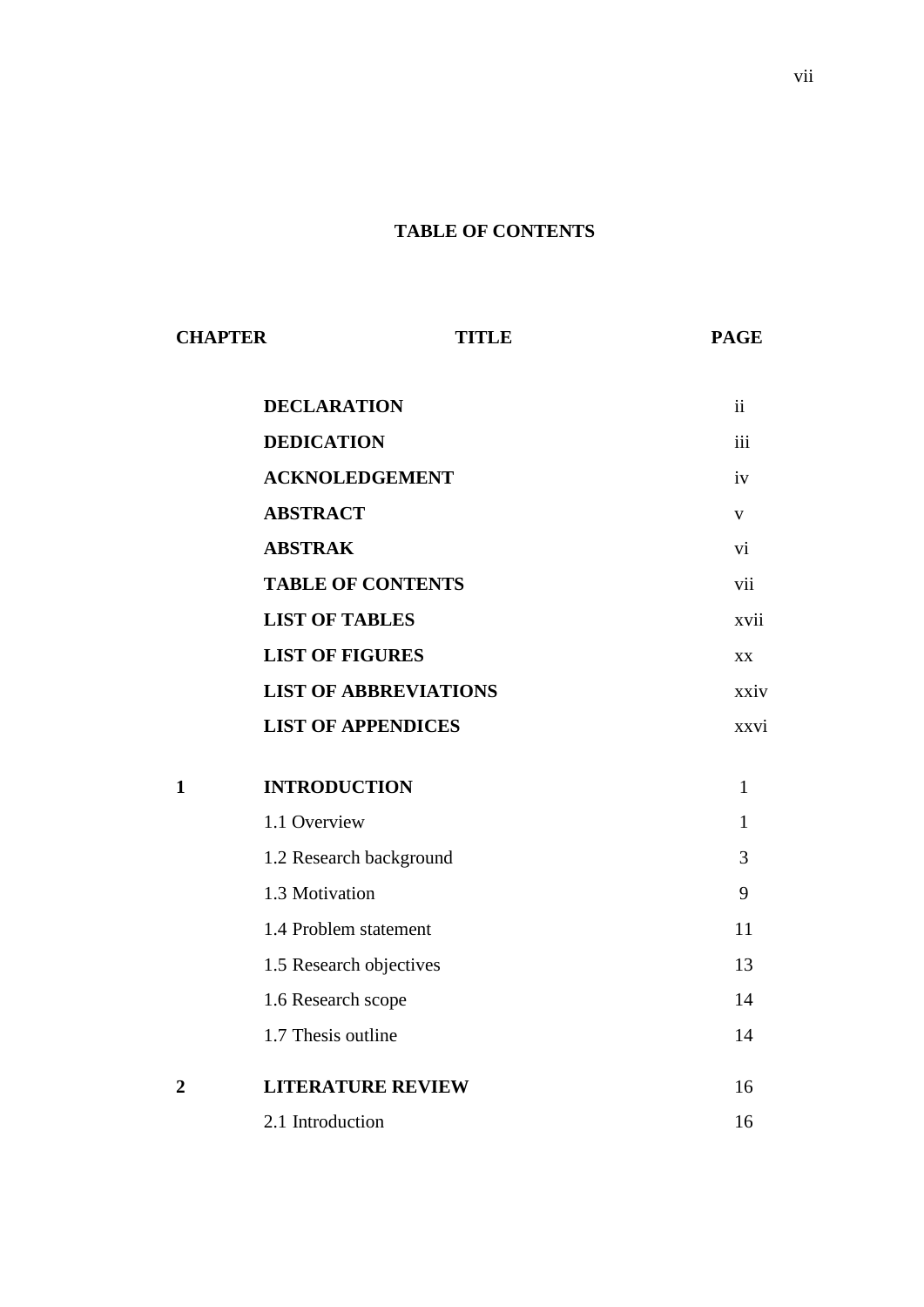| 2.2 Integration of Aspect Orientation and MDE                              | 18 |
|----------------------------------------------------------------------------|----|
| 2.2.1 Aspect-Oriented Modeling (AOM)<br>notations                          | 19 |
| 2.2.1.1 UML Profiles to support AOM                                        | 20 |
| 2.2.1.2 Meta-model extensions to<br>support AOM                            | 22 |
| 2.2.1.3 Infrastructures for the<br>extension process                       | 23 |
| 2.2.2 Weave-Then-Generate (WTG)<br>approaches                              | 24 |
| 2.2.2.1 Model weavers                                                      | 24 |
| 2.2.2.2 Model unweavers                                                    | 26 |
| 2.2.2.3 Base-aspect interaction<br>enhancement techniques                  | 27 |
| 2.2.2.4 Object-oriented code<br>generation approaches                      | 28 |
| 2.2.3 Generate-Then-Weave (GTW)<br>approaches                              | 29 |
| 2.2.3.1 Transformation-based<br>approaches                                 | 30 |
| 2.2.3.2 Direct mapping approaches                                          | 31 |
| 2.2.3.3 Code generation from<br>specification of NFRs                      | 33 |
| 2.2.4 Evaluation of object-oriented code                                   |    |
| generation in WTG setting                                                  | 34 |
| 2.2.4.1 Models                                                             | 35 |
| 2.2.4.2 Design                                                             | 35 |
| 2.2.4.3 Implementation                                                     | 39 |
| 2.2.4.4 Validation                                                         | 40 |
| 2.2.4.5 Extent of Code                                                     | 40 |
| 2.2.4.6 Tools support                                                      | 41 |
| 2.2.4.7 Discussion of results and<br>essential problems in WTG<br>approach | 42 |
|                                                                            |    |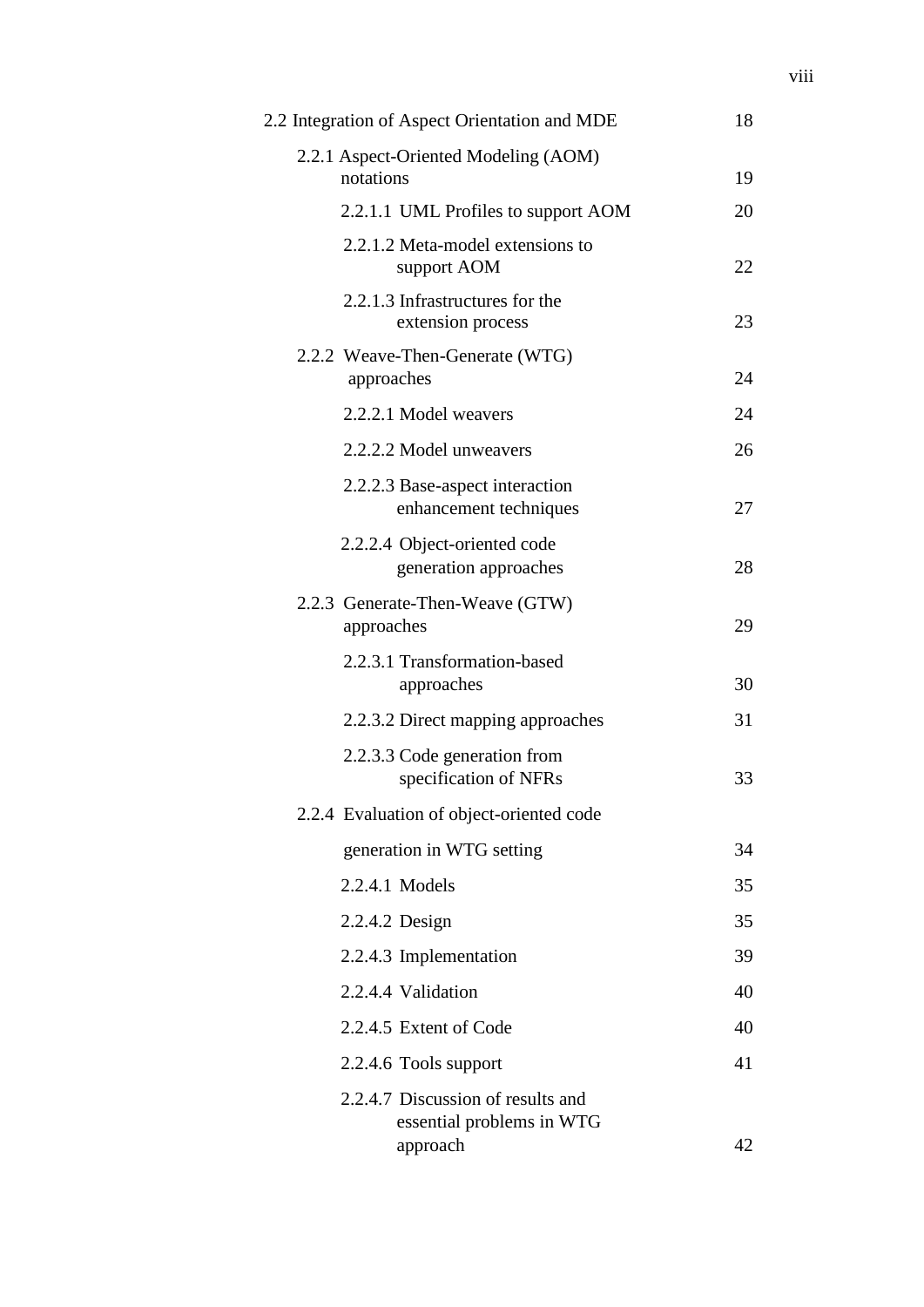|  |            | 2.2.4.8 Discussion of reusability and<br>maintainability problems       | 44 |
|--|------------|-------------------------------------------------------------------------|----|
|  |            | 2.3 Aspect-oriented model-driven code<br>generation $-$ a GTW approach  | 45 |
|  | generation | 2.3.1 Benefits of aspect-oriented code                                  | 45 |
|  |            | 2.3.2 Evaluation of existing aspect-oriented                            |    |
|  |            | code generation approaches                                              | 46 |
|  |            | 2.3.2.1 Transformation                                                  | 50 |
|  |            | 2.3.2.2 Models                                                          | 51 |
|  |            | 2.3.2.3 Validation                                                      | 52 |
|  |            | 2.3.2.4 Extent of code                                                  | 53 |
|  |            | 2.3.2.5 Tool-support                                                    | 54 |
|  | 2.3.3      | Limitations of approaches with<br>respect to integration with MDE       | 55 |
|  |            | 2.4 Important concepts in the integration<br>through AO code generation | 56 |
|  |            | 2.4.1 Selection of Aspect-Oriented Modeling                             |    |
|  |            | (AOM) approach                                                          | 56 |
|  |            | 2.4.1.1 General assessment                                              | 58 |
|  |            | 2.4.1.2 A modeling example-driven                                       |    |
|  |            | assessment                                                              | 78 |
|  |            | 2.4.1.3 Reusable Aspect Models (RAM)<br>for AO code generation          | 85 |
|  |            | 2.4.2 Conceptual mapping of models and                                  |    |
|  |            | integration of behavioral models                                        | 87 |
|  |            | 2.4.2.1 Mapping of AO models                                            | 87 |
|  |            | 2.4.2.2 Implementation of behavioral                                    |    |
|  |            | diagrams                                                                | 89 |
|  |            | 2.4.3 Representation approach                                           | 92 |
|  |            | 2.4.3.1 XML as an intermediate<br>representation                        | 93 |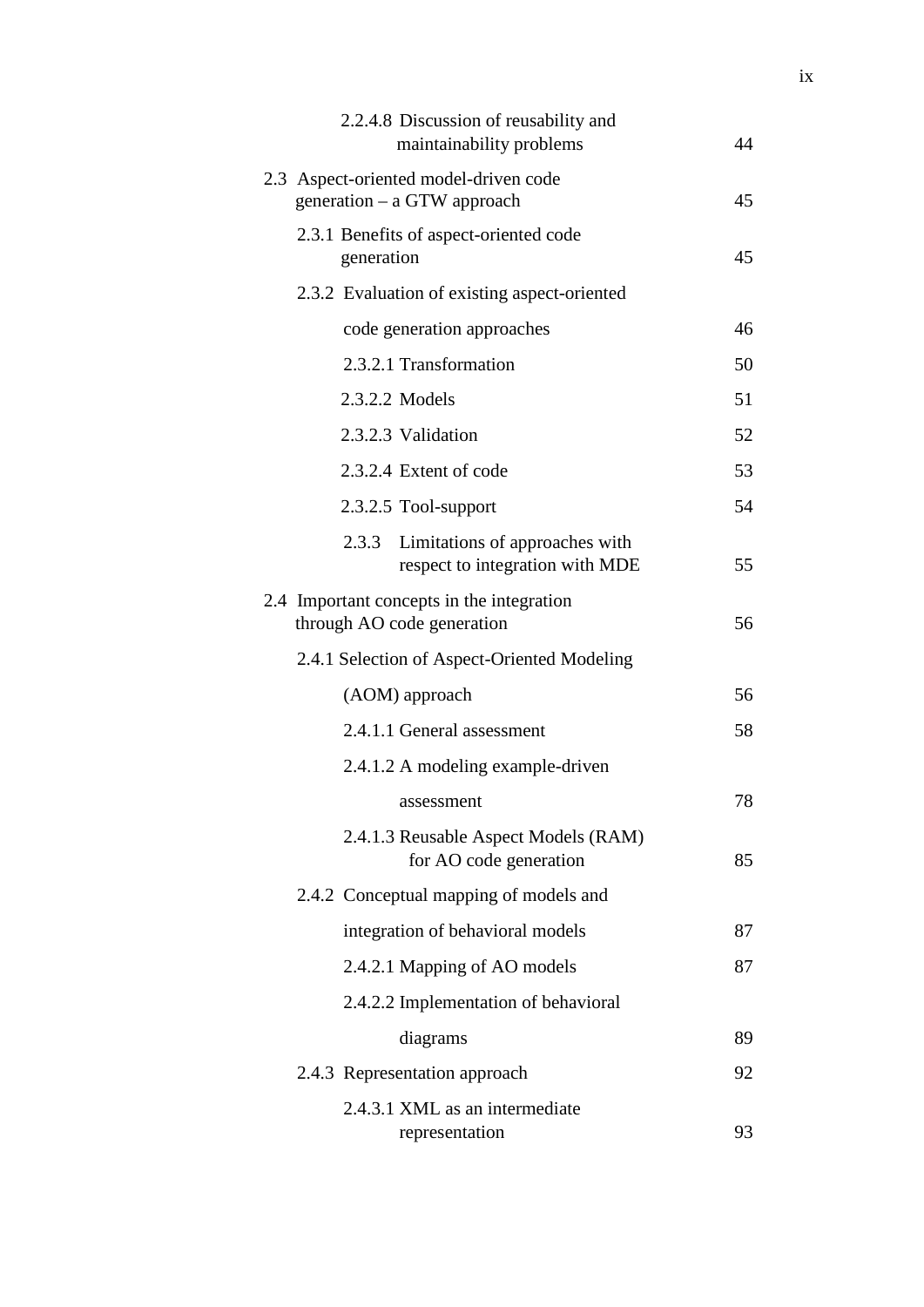|   |                     | 2.4.3.2 Techniques to transform<br>UML-based models into XML                         | 94  |
|---|---------------------|--------------------------------------------------------------------------------------|-----|
|   |                     |                                                                                      |     |
|   | 2.5 Summary         |                                                                                      | 95  |
| 3 |                     | <b>RESEARCH METHODOLOGY</b>                                                          | 96  |
|   | 3.1 Introduction    |                                                                                      | 96  |
|   |                     | 3.2 Research design                                                                  | 97  |
|   |                     | 3.3 Research phases                                                                  | 98  |
|   |                     | 3.4 Research framework                                                               | 100 |
|   |                     | 3.5 Research process                                                                 | 102 |
|   |                     | 3.5.1 Phase 1: Primary studies and data<br>collection                                | 102 |
|   |                     | 3.5.1.1 Literature analysis                                                          | 102 |
|   |                     | 3.5.1.2 Problem formulation                                                          | 105 |
|   |                     | 3.5.2 Selection of the AOM and<br>transformation approach                            | 107 |
|   |                     | 3.5.2.1 Determining AOM approach                                                     | 107 |
|   |                     | 3.5.2.2 Determining behavior<br>representation approach                              | 108 |
|   |                     | 3.5.2.3 Determining text-based model<br>representation approach                      | 108 |
|   | 3.5.3               | Mapping method development                                                           | 108 |
|   | 3.5.4               | Text-based implementation model<br>development                                       | 110 |
|   | 3.5.5               | Code generation technique development                                                | 111 |
|   | 3.5.6               | Validation                                                                           | 112 |
|   |                     | 3.5.6.1 Checking the applicability of<br>the proposed approach using<br>case studies | 112 |
|   |                     | 3.5.6.2 Evaluating the AOMDCG<br>relative to GTW approaches                          | 113 |
|   |                     | 3.5.6.3 Evaluating the reusability<br>and maintainability through<br>metrics         | 113 |
|   | 3.6 Quality metrics |                                                                                      | 114 |
|   |                     |                                                                                      |     |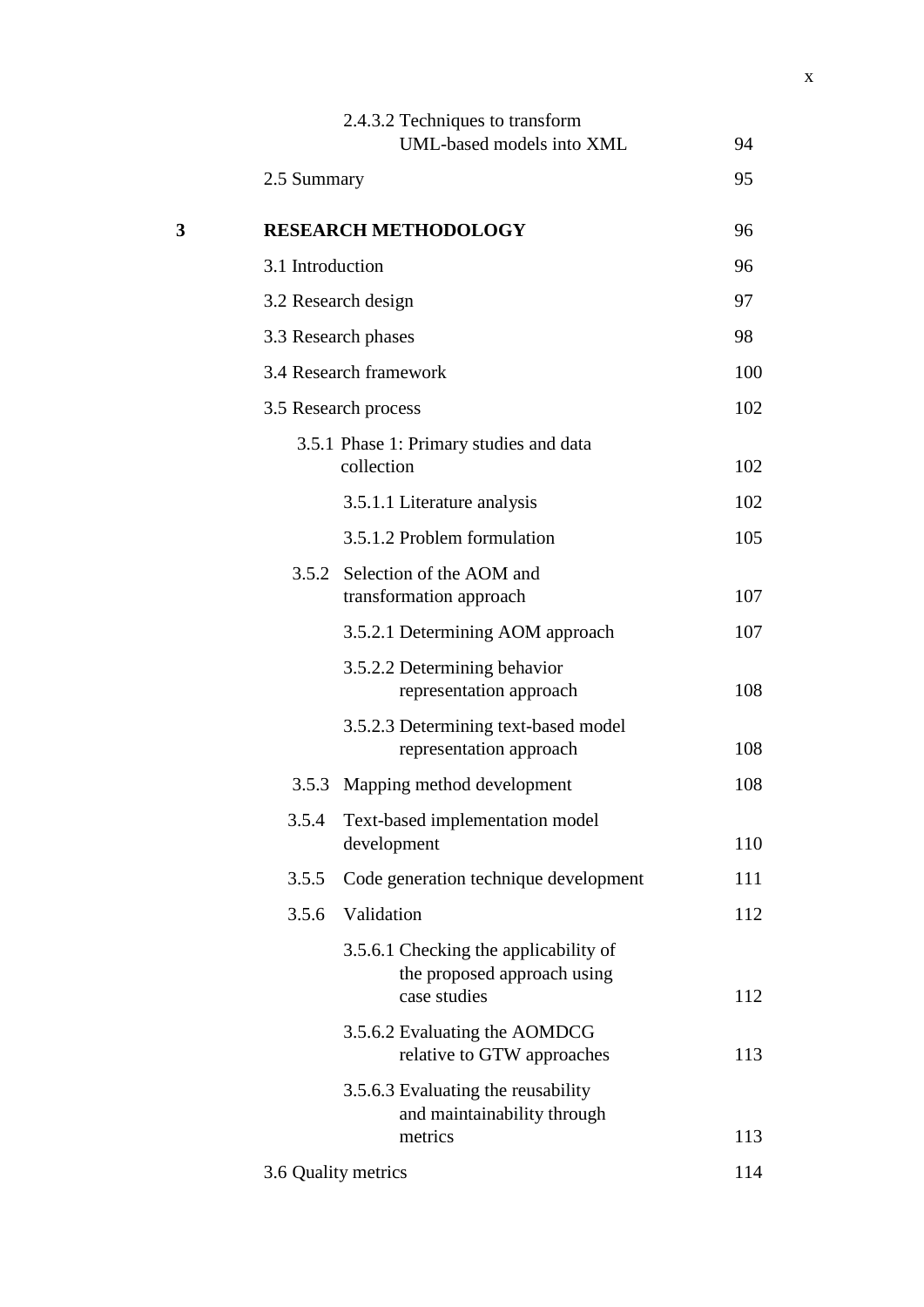|   | 3.6.1 Separation of Concerns metrics                                                          | 115 |
|---|-----------------------------------------------------------------------------------------------|-----|
|   | 3.6.1.1 Concern Diffusion over Components (CDC) 115                                           |     |
|   | 3.6.1.2 Concern Diffusion over Operations (CDO)                                               | 116 |
|   | 3.6.2 Coupling metrics                                                                        | 116 |
|   | 3.6.2.1 Coupling between Components (CBC)                                                     | 116 |
|   | 3.6.2.2 Depth of Inheritence Tree (DIT)                                                       | 117 |
|   | 3.6.3 Cohesion metrics                                                                        | 117 |
|   | 3.6.3.1 Lack of Cohesion in Operation (LCOO)                                                  | 117 |
|   | 3.6.4 Size metrics                                                                            | 118 |
|   | 3.6.4.1 Vocabulary Size (VS)                                                                  | 118 |
|   | 3.6.4.2 Lines of Code (LOC)                                                                   | 118 |
|   | 3.6.4.3 Number of Attributes (NOA)                                                            | 118 |
|   | 3.6.4.4 Weighted Operations per                                                               |     |
|   | Component (WOC)                                                                               | 119 |
|   | 3.7 Case studies                                                                              | 119 |
|   | 3.7.1 Remote Service Caller case study                                                        | 120 |
|   | 3.7.2 Online Book Store System case study                                                     | 121 |
|   | 3.8 Summary                                                                                   | 124 |
| 4 | <b>METHOD FOR MAPPING ASPECT-</b><br><b>ORIENTED MODELS TO ASPECT</b><br><b>ORIENTED CODE</b> | 125 |
|   | 4.1 Introduction                                                                              | 125 |
|   | 4.2 Mapping Core properties and Structural<br>units to code                                   | 126 |
|   | 4.2.1 General structure, classes, attributes<br>and operations                                | 127 |
|   | 4.2.2 Associations                                                                            | 128 |
|   | 4.2.3 Instantiation and binding directives                                                    | 130 |
|   | 4.3 Mapping behavior                                                                          | 131 |
|   | 4.3.1 Mapping the basic state diagram                                                         | 131 |
|   | 4.3.2 Mapping composite states                                                                | 135 |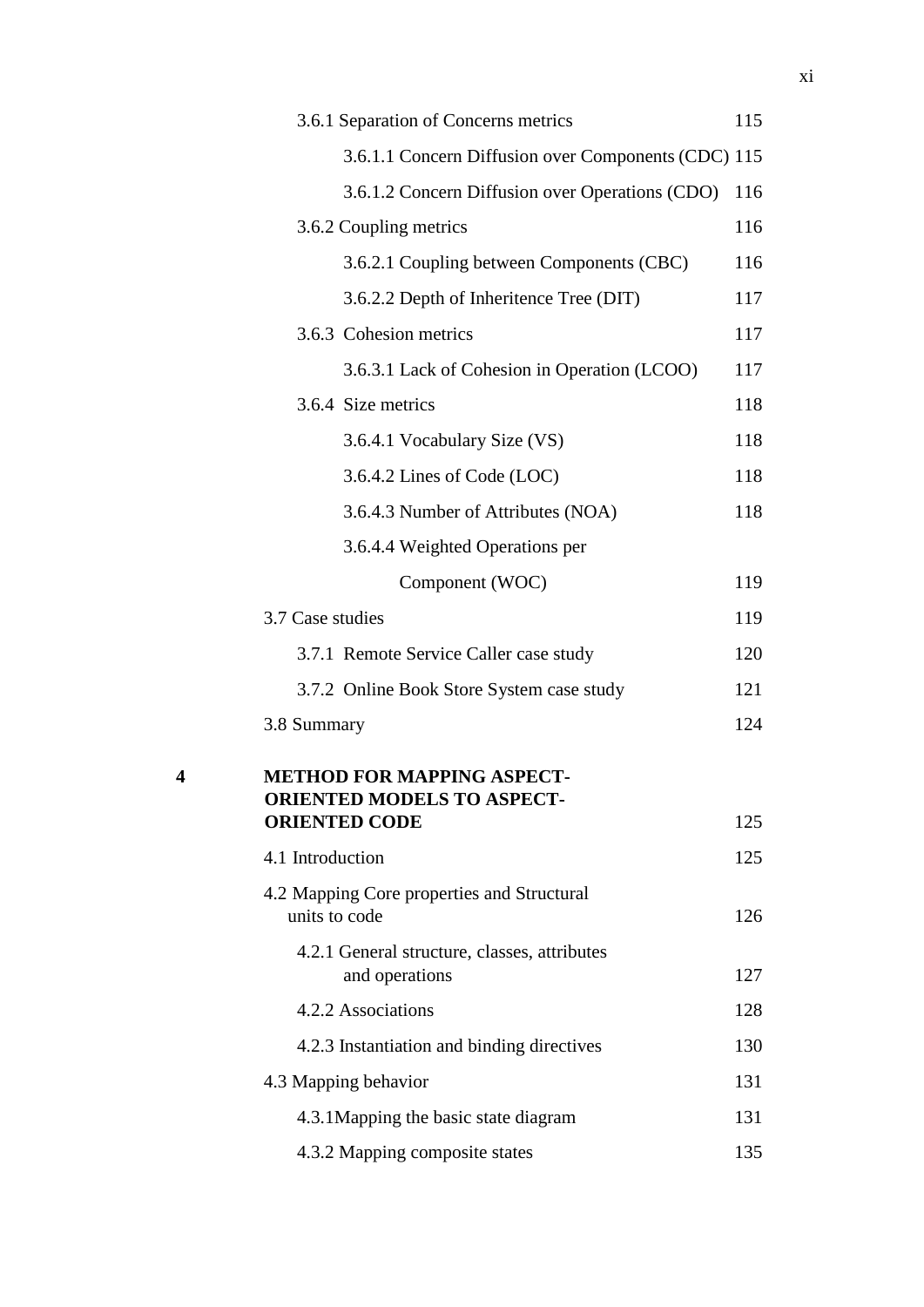|   | 4.3.2.1 Composite states with sequential            |     |
|---|-----------------------------------------------------|-----|
|   | substates                                           | 136 |
|   | 4.3.2.2 Composite states with concurrent            |     |
|   | substates                                           | 137 |
|   | 4.4 Summary                                         | 140 |
| 5 | A TEXT-BASED IMPLEMENTATION<br><b>MODEL FOR RAM</b> | 141 |
|   | 5.1 Introduction                                    | 141 |
|   | 5.2 The Conceptual Reference Model for RAM          | 142 |
|   | 5.2.1 Core                                          | 142 |
|   | 5.2.2 StructuralView                                | 144 |
|   | 5.2.3 StateView                                     | 145 |
|   | 5.3 The text-based implementation model             | 146 |
|   | 5.3.1 Text-based model for the Core part            | 147 |
|   | 5.3.1.1 RAM aspect                                  | 147 |
|   | 5.3.1.2 Mandatory instantiation parameters          |     |
|   | and instantiation directives                        | 149 |
|   | 5.3.2 Text-based model for the Structural View part | 151 |
|   | 5.3.2.1 Interfaces and classes                      | 151 |
|   | 5.3.2.2 Fields                                      | 153 |
|   | 5.3.2.3 Constructors and methods                    | 153 |
|   | 5.3.2.4 Relationships                               | 156 |
|   | 5.3.3 Text-based model for the StateView part       | 158 |
|   | 5.3.3.1 Standard statechart                         | 158 |
|   | 5.3.3.2 States                                      | 158 |
|   | 5.3.3.3 Substates                                   | 159 |
|   | 5.3.3.4 Transitions                                 | 160 |
|   | 5.3.3.5 Aspectual statechart                        | 163 |
|   | 5.4 Summary                                         | 164 |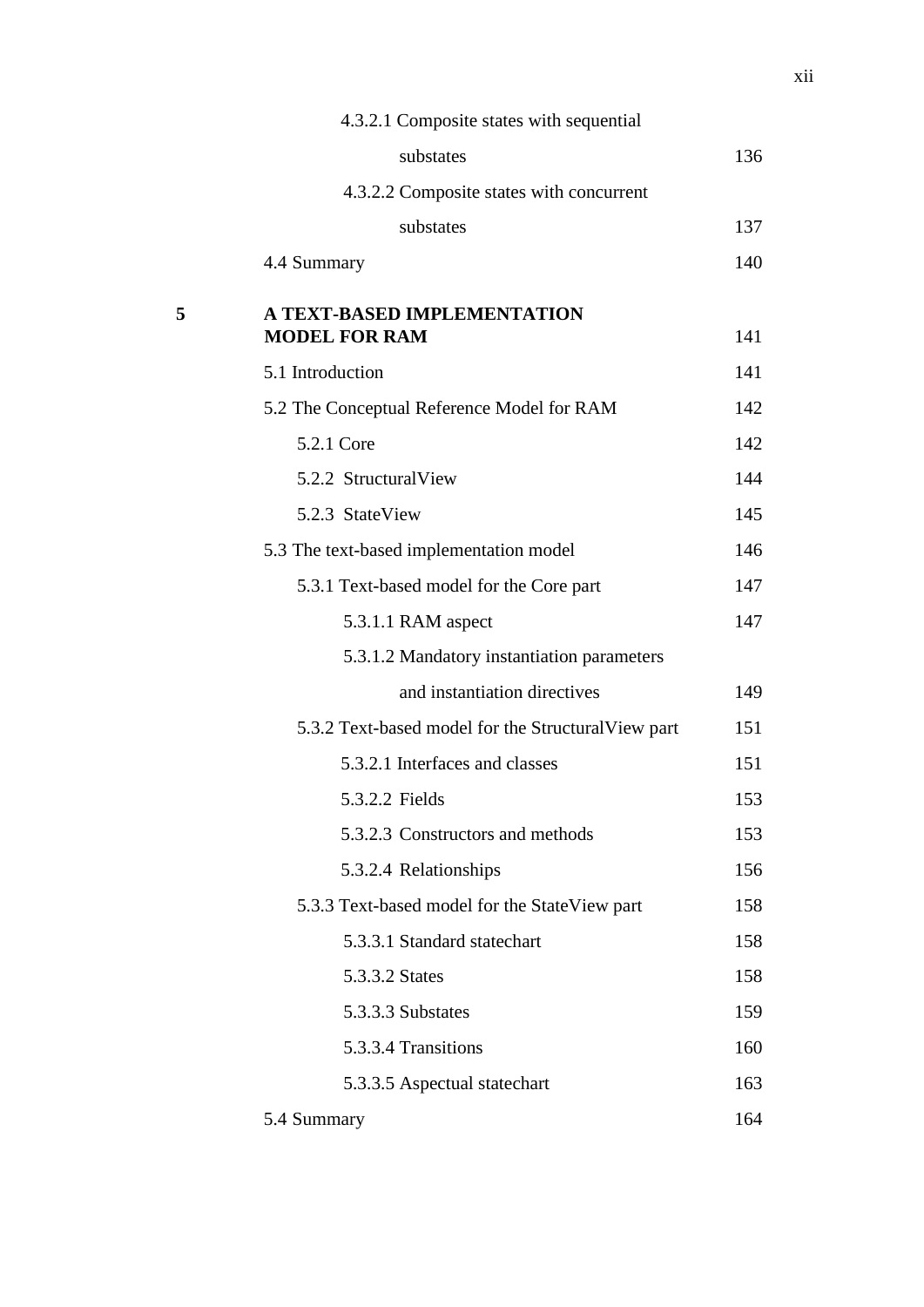| 6 | <b>ASPECT-ORIENTED CODE GENERATION</b><br><b>TECHNIQUE</b>                                               | 165 |
|---|----------------------------------------------------------------------------------------------------------|-----|
|   | 6.1 Introduction                                                                                         | 165 |
|   | 6.2 Overview of the code generation algorithm                                                            | 166 |
|   | 6.3 Code generation for the core concepts                                                                | 168 |
|   | 6.4 Code generation for the structural part                                                              | 172 |
|   | 6.4.1 Classes                                                                                            | 172 |
|   | 6.4.2 Interfaces                                                                                         | 173 |
|   | 6.4.3 Constructors                                                                                       | 174 |
|   | 6.4.4 Fields                                                                                             | 175 |
|   | 6.4.5 Methods                                                                                            | 176 |
|   | 6.4.6 Relationships                                                                                      | 178 |
|   | 6.4.7 Instantiation and binding directives                                                               | 178 |
|   | 6.5 Code generation for the behavioral part                                                              | 179 |
|   | 6.5.1 Statechart                                                                                         | 180 |
|   | 6.5.2 Aspectual statechart                                                                               | 181 |
|   | 6.6 Summary                                                                                              | 188 |
| 7 | <b>IMPLEMENTATION OF APPROACH:</b><br>DEVELOPING A REMOTE SERVICE<br><b>CALLER WITH FAILURE HANDLING</b> |     |
|   | <b>FUNCTIONALITY</b><br>7.1 Introduction                                                                 | 189 |
|   |                                                                                                          | 189 |
|   | 7.2 RAM models for Remote Service Caller                                                                 | 190 |
|   | 7.3 Text-based representation of RAM models                                                              | 194 |
|   | 7.3.1 Network Failure Handler aspect                                                                     | 195 |
|   | 7.3.1.1 Core properties                                                                                  | 195 |
|   | 7.3.1.2 Structural view                                                                                  | 196 |
|   | 7.3.1.3 State view                                                                                       | 196 |
|   | 7.3.2 Service Controller aspect                                                                          | 197 |
|   | 7.3.2.1 Core properties                                                                                  | 197 |
|   | 7.3.2.2 Structural view                                                                                  | 198 |

xiii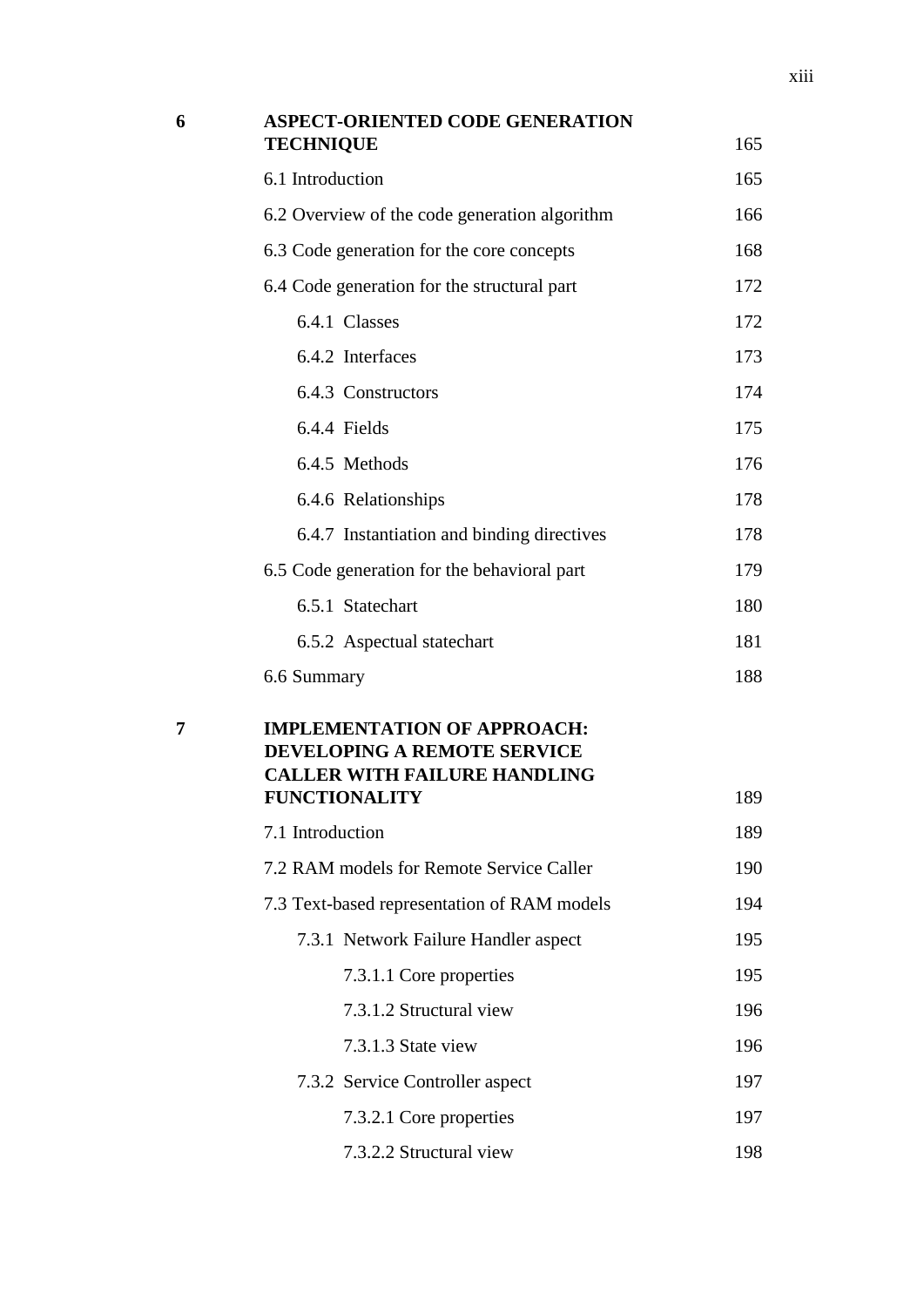|   | 7.3.2.3 State view                                                             | 199 |
|---|--------------------------------------------------------------------------------|-----|
|   | 7.4 Code generation                                                            | 201 |
|   | 7.4.1 NetworkFailureHandler aspect                                             | 202 |
|   | 7.4.1.1 Context Handler                                                        | 202 |
|   | 7.4.1.2 State Controller                                                       | 203 |
|   | 7.4.1.3 State classes                                                          | 203 |
|   | 7.4.2 ServiceController aspect                                                 | 207 |
|   | 7.4.2.1 Context Handler                                                        | 207 |
|   | 7.4.2.2 State Controller                                                       | 208 |
|   | 7.4.2.3 Context Handler for composite state                                    | 210 |
|   | 7.4.2.4 State Controller for composite state                                   | 211 |
|   | 7.4.2.5 State Classes                                                          | 212 |
|   | 7.4.3 Instantiation Aspect                                                     | 213 |
|   | 7.5 Discussion                                                                 | 214 |
|   | 7.6 Summary                                                                    | 216 |
|   |                                                                                |     |
| 8 | <b>IMPLEMENTATION OF APPROACH:</b><br><b>ASPECT-ORIENTED DEVELOPMENT OF</b>    |     |
|   | AN ONLINE BOOK STORE SYSTEM                                                    | 217 |
|   | 8.1 Introduction                                                               | 217 |
|   | 8.2 Reusable Aspect Models for Online Book Store System                        | 218 |
|   | 8.3 Text-based representation of OBSS RAM models                               | 224 |
|   | 8.3.1 Persistence, Currency Conversion and                                     |     |
|   | <b>Encryption</b> aspects                                                      | 225 |
|   | 8.3.2 Order base implementation as a RAM aspect                                | 225 |
|   | 8.4 Code generation                                                            | 227 |
|   | 8.4.1 Persistence, Currency Conversion and                                     | 228 |
|   | <b>Encryption</b> aspects                                                      | 236 |
|   | 8.4.2 Order base implementation as RAM aspect<br>8.4.2.1 Order Context Handler | 237 |
|   | 8.4.2.2 Order State Controller and associated states 242                       |     |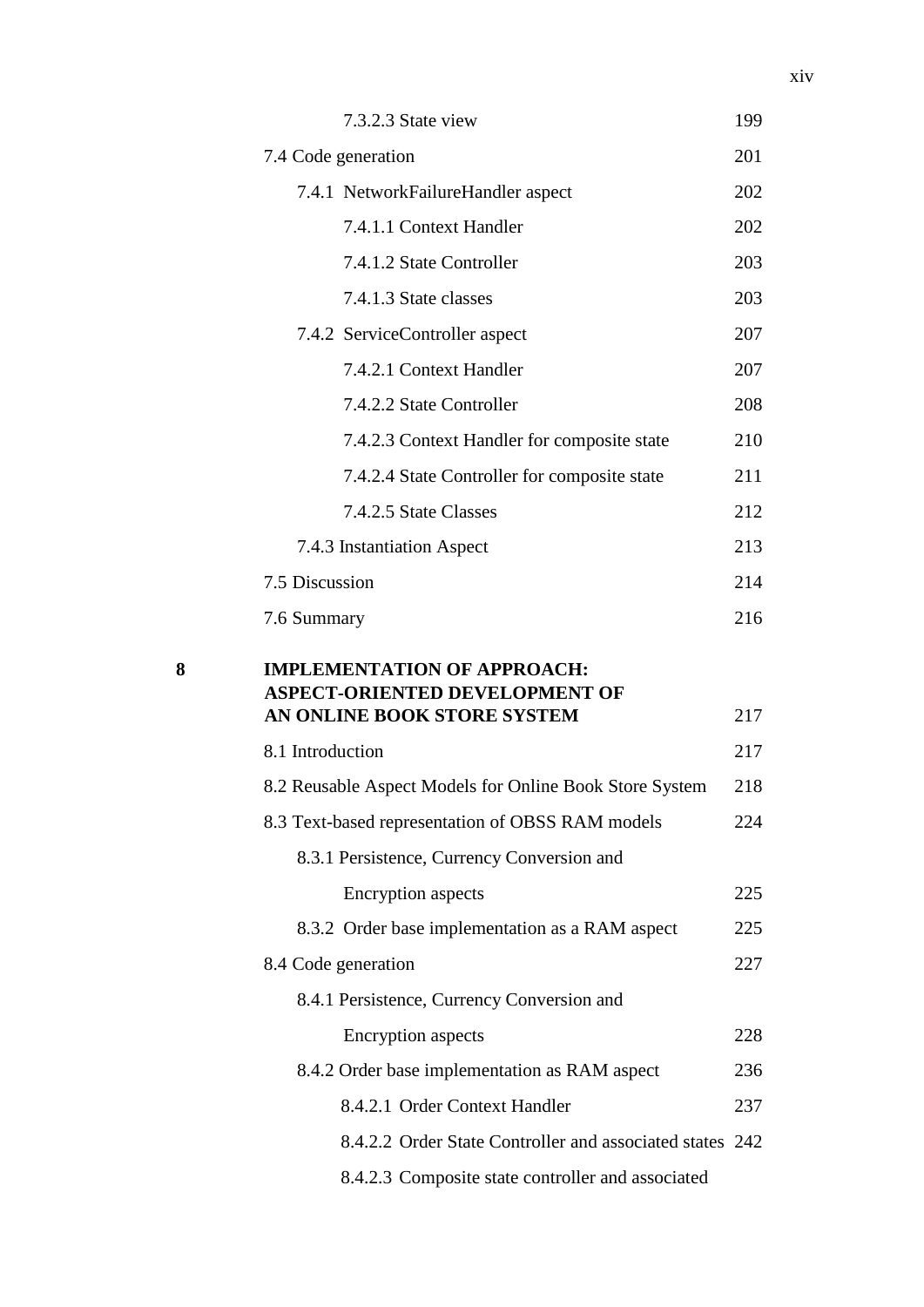|   | classes                                              | 243 |
|---|------------------------------------------------------|-----|
|   | 8.4.2.4 Other classes in the model                   | 247 |
|   | 8.5 Discussion                                       | 249 |
|   | 8.6 Summary                                          | 250 |
| 9 | <b>QUALITY MEASUREMENT OF THE</b><br><b>APPROACH</b> | 251 |
|   | 9.1 Introduction                                     | 251 |
|   | 9.2 Evaluation of AOMDCG relative to GTW approaches  | 252 |
|   | 9.2.1 Transformation                                 | 252 |
|   | 9.2.2 Models                                         | 254 |
|   | 9.2.3 Validation                                     | 254 |
|   | 9.2.4 Extent of code                                 | 254 |
|   | 9.2.5 Tool-support                                   | 255 |
|   | 9.3 Measurement of reusability and maintainability   | 256 |
|   | 9.3.1 Separation of Concerns (SOC)                   | 257 |
|   | 9.3.1.1 Concern Diffusion over Components (CDC) 257  |     |
|   | 9.3.1.2 Concern Diffusion over Operations (CDO)      | 259 |
|   | 9.3.2 Coupling                                       | 260 |
|   | 9.3.2.1 Coupling Between Components (CBC)            | 260 |
|   | 9.3.2.2 Depth of Inheritance Tree (DIT)              | 262 |
|   | 9.3.3 Cohesion                                       | 263 |
|   | 9.3.3.1 Lack of COhesion in Operations (LCOO)        | 263 |
|   | 9.3.4 Size                                           | 264 |
|   | 9.3.4.1 Vocabulary Size (VS)                         | 264 |
|   | 9.3.4.2 Lines Of Code (LOC)                          | 266 |
|   | 9.3.4.3 Number Of Attributes (NOA)                   | 267 |
|   | 9.3.4.4 Weighted Operations per                      |     |
|   | Component (WOC)                                      | 268 |
|   | 9.4 Discussion of results                            | 269 |
|   | 9.5 Summary                                          | 271 |